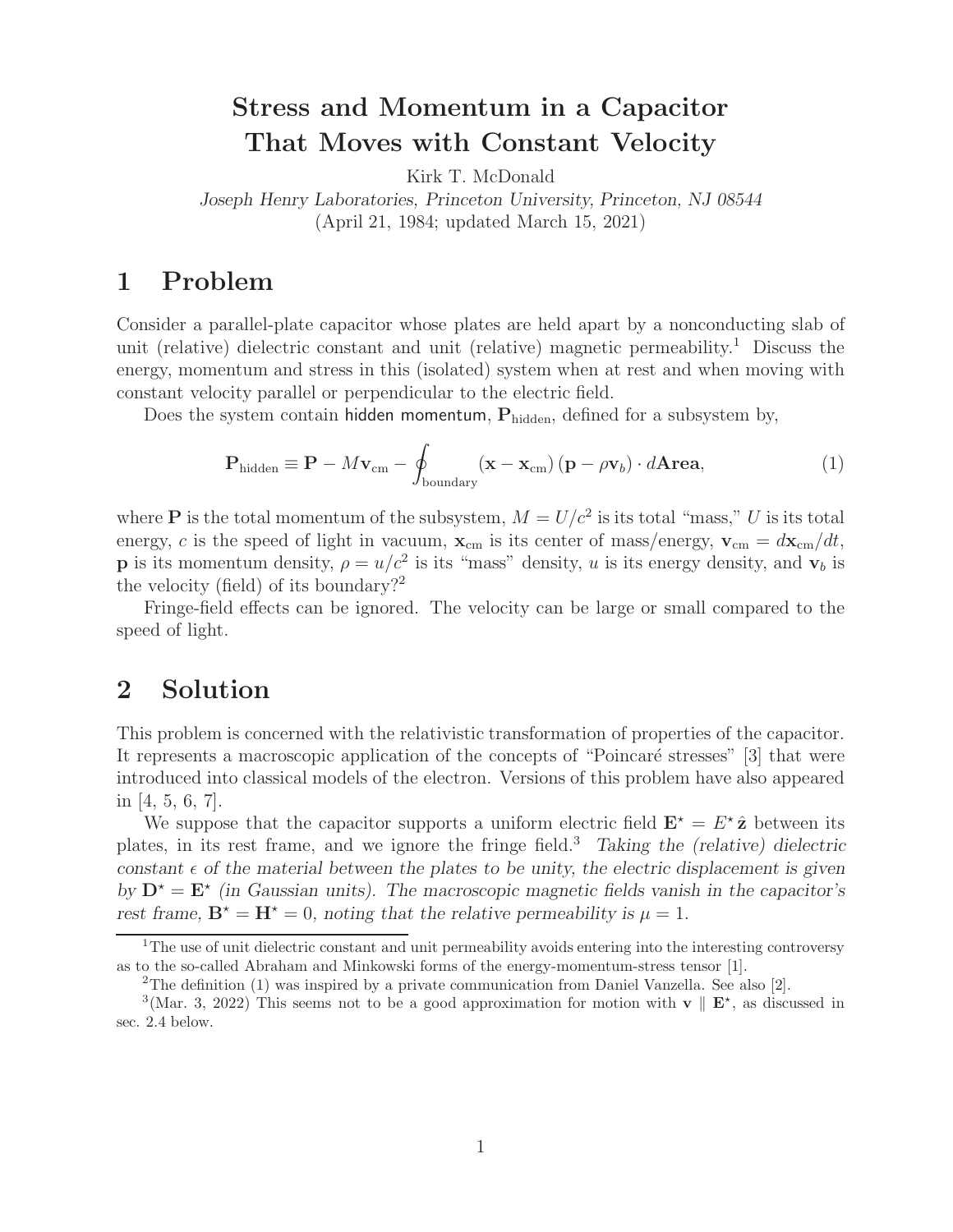Associated with these electromagnetic fields is the 4-dimensional, macroscopic (symmetric) electromagnetic energy-momentum-stress tensor (secs. 32-33 of [8], sec. 12.10B of [9]),

$$
\mathsf{T}_{\mathrm{EM}}^{\mu\nu} = \left(\begin{array}{c|c} u_{\mathrm{EM}} & c\,\mathbf{p}_{\mathrm{EM}} \\ \hline c\,\mathbf{p}_{\mathrm{EM}} & -T_{\mathrm{EM}}^{ij} \end{array}\right),\tag{2}
$$

where indices  $\mu$  and  $\nu$  take on values 0, 1, 2, 3, spatial indices i and j take on values 1, 2, 3,  $u_{EM}$  is the electromagnetic field energy density,

$$
u_{\rm EM} = \frac{E^2 + B^2}{4\pi},
$$
\n(3)

**p**EM is the electromagnetic momentum density,

$$
\mathbf{p}_{\text{EM}} = \frac{\mathbf{E} \times \mathbf{B}}{4\pi c},\tag{4}
$$

and  $T_{\text{EM}}^{ij}$  is the 3-dimensional electromagnetic stress tensor.

$$
T_{\rm EM}^{ij} = \frac{E_i E_j + B_i B_j}{4\pi} - \delta_{ij} \frac{E^2 + B^2}{8\pi}.
$$
 (5)

In the rest frame of the capacitor the electromagnetic energy-momentum-stress tensor has components,

$$
\mathsf{T}^{\star\mu\nu}_{\text{EM}} = \begin{pmatrix} \frac{E^{\star 2}}{8\pi} & \mathbf{0} \\ \hline & \frac{E^{\star 2}}{8\pi} \\ \mathbf{0} & \frac{E^{\star 2}}{8\pi} \\ & & -\frac{E^{\star 2}}{8\pi} \end{pmatrix}, \qquad (6)
$$

in the region between the capacitor plates. The nonzero diagonal elements  $T^{\star 11}$ ,  $T^{\star 22}$  and  $T<sup>+33</sup>$ , indicate that there are internal electric forces on, and stresses in, the material between the capacitor plates. Thus, we are led to consider also the mechanical energy-momentum stress tensor,

$$
\mathsf{T}^{\mu\nu}_{\text{mech}} = \left(\frac{u_{\text{mech}} \mid c \,\mathbf{p}_{\text{mech}}}{c \,\mathbf{p}_{\text{mech}} \mid -T^{ij}_{\text{mech}}}\right),\tag{7}
$$

where the mechanical energy density is  $u_{\text{mech}} = \rho_m c^2$ , the mass/energy density  $\rho_m$  includes the term  $U_{\text{mech}}/c^2$  where  $U_{\text{mech}}$  is the mechanical energy density associated with nonzero mechanical stresses, the density of mechanical momentum is  $\mathbf{p}_{\text{mech}}$ , and  $T_{\text{mech}}^{ij}$  is the 3dimensional mechanical stress tensor.

The capacitor plates are attracted to one another with force/area in the  $z^*$ -direction of  $E^{\star 2}/8\pi = \overline{\mathsf{T}}^{\star zz}$ . If the material between plates is constrained not to expand transversely,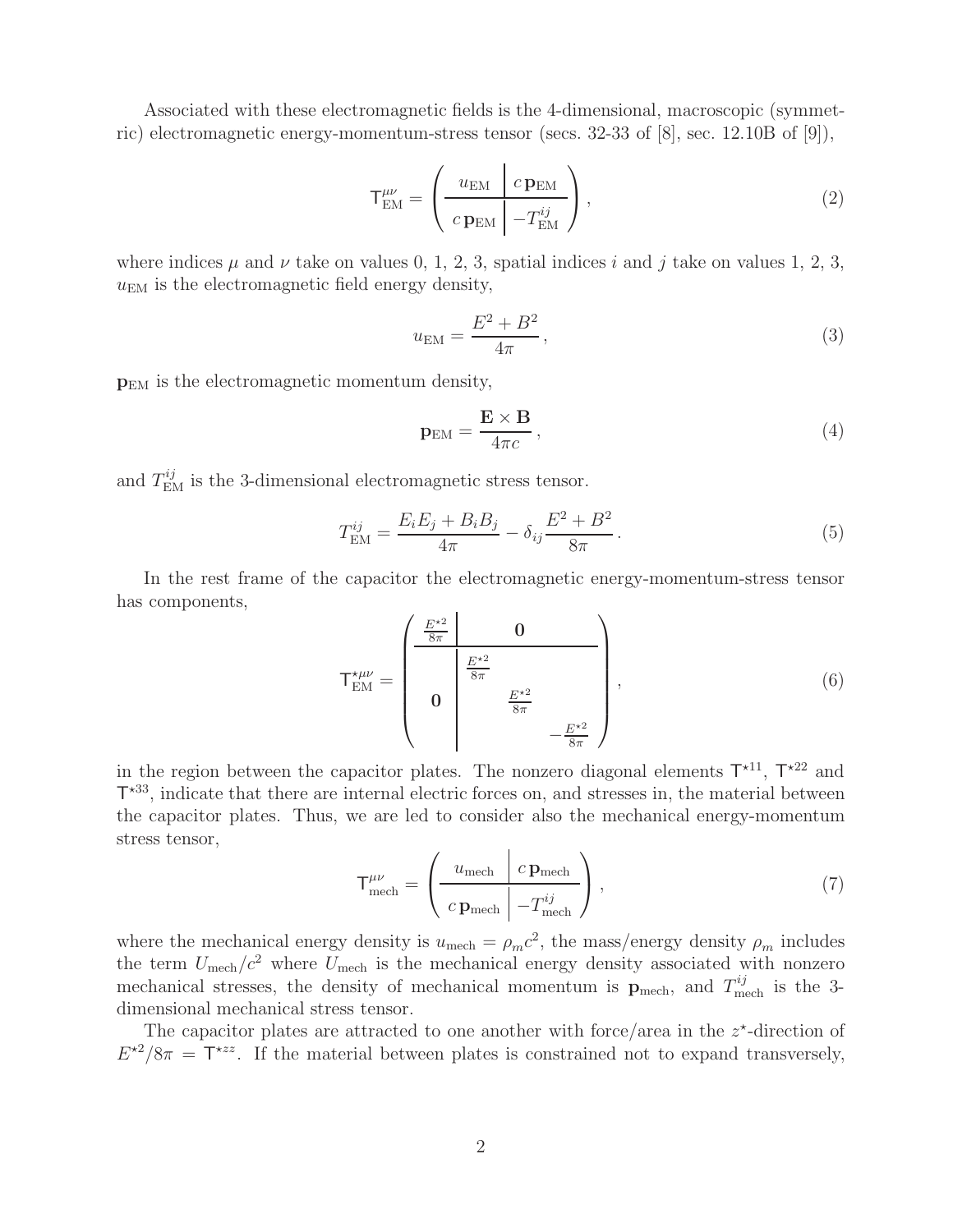then in the rest frame of the isolated capacitor, the mechanical energy-momentum-stress tensor (in the region between the capacitor plates) has components,  $4$ 

$$
\mathsf{T}^{\star\mu\nu}_{\text{mech}} = \begin{pmatrix} \frac{\rho_m^{\star}c^2}{\frac{\sigma}{1-\sigma}\frac{E^{\star 2}}{8\pi}} & 0\\ 0 & \frac{\frac{\sigma}{1-\sigma}\frac{E^{\star 2}}{8\pi}}{\frac{\sigma}{8\pi}} \end{pmatrix},\tag{8}
$$

where  $-1 < \sigma < 1/2$  is the so-called Poisson ratio of the medium.  $\sigma = 1/2$  corresponds to a perfect fluid/ideal gas, which requires containing walls that also have a mechanical energymomentum stress tensor. Here, we avoid this complication by supposing that  $\sigma = 0$ , such that no containing box is required.<sup>5</sup>

The total energy-momentum-stress tensor is the sum of the electromagnetic and mechanical tensors (2) and (7). In the rest frame of the capacitor the total energy-momentum-stress tensor has components,

$$
\mathsf{T}^{\star\mu\nu}_{\text{total}} = \mathsf{T}^{\star\mu\nu}_{\text{EM}} + \mathsf{T}^{\star\mu\nu}_{\text{mech}} = \begin{pmatrix} \frac{\rho_m^{\star}c^2 + \frac{E^{\star 2}}{8\pi} & \mathbf{0} & \mathbf{0} & \mathbf{0}}{\mathbf{0} & \frac{E^{\star 2}}{8\pi} & 0 & 0\\ \mathbf{0} & \mathbf{0} & \frac{E^{\star 2}}{8\pi} & 0 & 0\\ \mathbf{0} & \mathbf{0} & \frac{E^{\star 2}}{8\pi} & 0\\ \mathbf{0} & \mathbf{0} & 0 & 0 \end{pmatrix}, \tag{9}
$$

We interpret the component  $T^{\star 00}$  as implying the total mass density in the rest frame to be,

$$
\rho_{\text{total}}^{\star} = \rho_m^{\star} + \frac{E^2}{8\pi c^2},\qquad(10)
$$

where  $\rho_m^*$  includes a contribution to the mechanical mass due to the mechanical stress.

# **2.1** The Capacitor Has Velocity v  $\parallel$  E<sup>\*</sup>

In a frame where the capacitor has constant velocity  $\mathbf{v} = v \hat{\mathbf{z}}$ , the electric and magnetic fields between its plates are given by the transformation,

$$
\mathbf{E}_{\parallel} = \mathbf{E}_{\parallel}^{\star} = E^{\star} \hat{\mathbf{z}}, \tag{11}
$$

$$
\mathbf{E}_{\perp} = \gamma (\mathbf{E}_{\perp}^{\star} - \frac{\mathbf{v}}{c} \times \mathbf{B}^{\star}) = 0, \qquad (12)
$$

$$
\mathbf{B}_{\parallel} = \mathbf{B}_{\parallel}^{\star} = 0, \tag{13}
$$

$$
\mathbf{B}_{\perp} = \gamma (\mathbf{B}_{\perp}^{\star} + \frac{\mathbf{v}}{c} \times \mathbf{E}^{\star}) = 0, \qquad (14)
$$

where  $\gamma = 1/\sqrt{1 - v^2/c^2}$ . That is, (ignoring fringe fields) the electromagnetic fields have the same values inside the capacitor in its rest frame and in frames where the capacitor moves

<sup>&</sup>lt;sup>4</sup>See, for example, eq.  $(5.13)$ , p. 14 of [10].

<sup>&</sup>lt;sup>5</sup>The case of an ideal gas in a box is discussed in  $[11, 12]$ .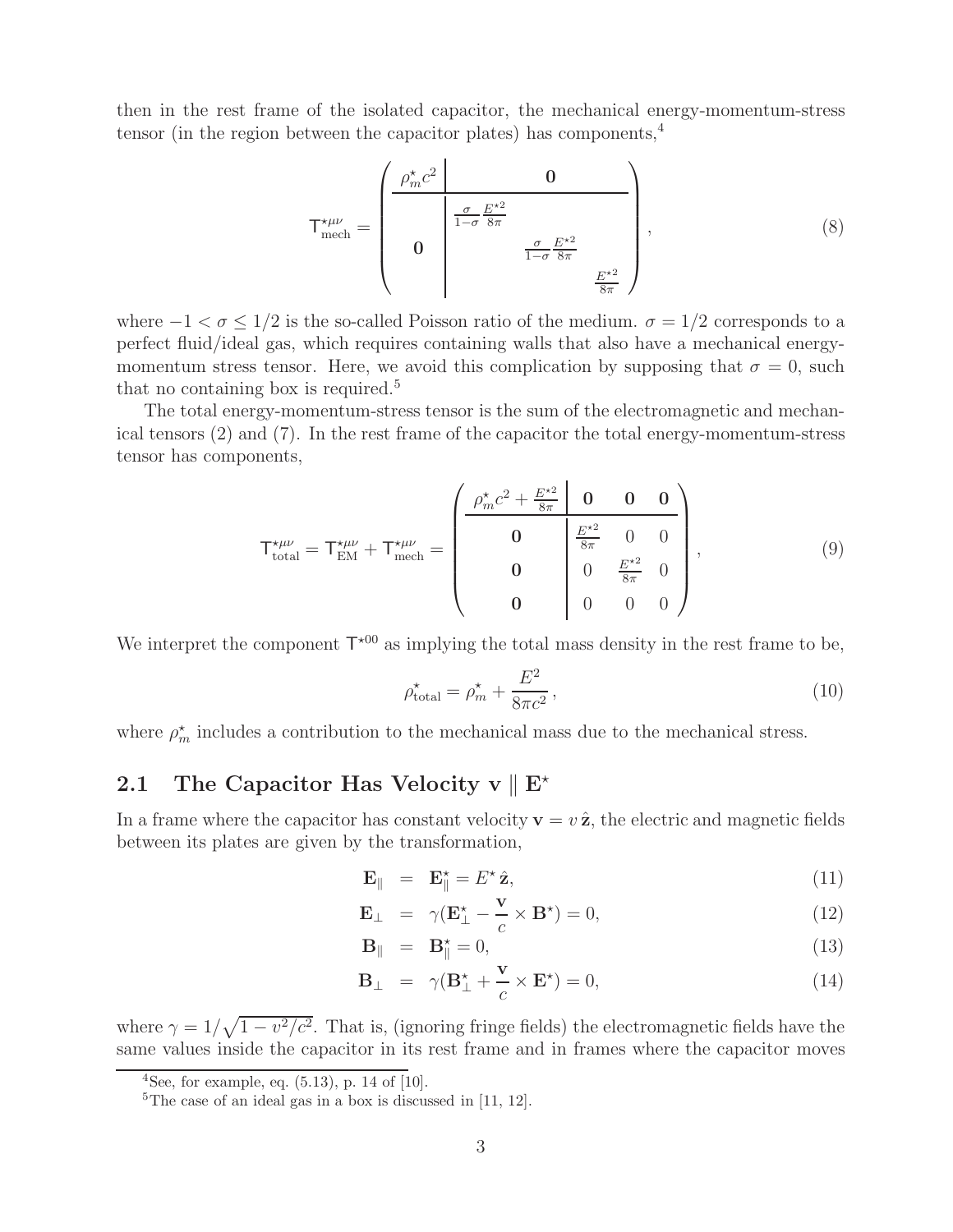with velocity **v** parallel to **E**. Hence, the electromagnetic energy-momentum-stress tensor has the same component values in all such frames,

$$
T_{\rm EM}^{\mu\nu} = T_{\rm EM}^{\star\mu\nu}.\tag{15}
$$

It is useful to confirm this result via a Lorentz transformation of the stress tensor. The transformation  $\mathsf{L}_z$  from the rest frame to a frame in which the capacitor has velocity  $v \hat{\mathbf{z}}$  can be expressed in tensor form as,

$$
L_z^{\mu\nu} = \begin{pmatrix} \gamma & 0 & 0 & \gamma\beta \\ 0 & 1 & 0 & 0 \\ 0 & 0 & 1 & 0 \\ \gamma\beta & 0 & 0 & \gamma \end{pmatrix},
$$
(16)

where  $\beta = v/c$ . Then, the transform of a tensor,

$$
\mathsf{T}^{\star\mu\nu} = \begin{pmatrix} \mathsf{T}^{\star 00} & 0 & 0 & 0 \\ 0 & \mathsf{T}^{\star 11} & 0 & 0 \\ 0 & 0 & \mathsf{T}^{\star 22} & 0 \\ 0 & 0 & 0 & \mathsf{T}^{\star 33} \end{pmatrix}, \tag{17}
$$

that is diagonal in the rest frame is given by,

$$
\mathsf{T}^{\mu\nu} = (\mathsf{L}_z \mathsf{T}^{\star} \mathsf{L}_z)^{\mu\nu} = \begin{pmatrix} \frac{\gamma^2 \mathsf{T}^{\star 00} + \gamma^2 \beta^2 \mathsf{T}^{\star 33} & 0 & 0 & \gamma^2 \beta (\mathsf{T}^{\star 00} + \mathsf{T}^{\star 33})}{0} \\ 0 & \mathsf{T}^{\star 11} & 0 & 0 \\ 0 & 0 & \mathsf{T}^{\star 22} & 0 \\ \gamma^2 \beta (\mathsf{T}^{\star 00} + \mathsf{T}^{\star 33}) & 0 & 0 & \gamma^2 \beta^2 \mathsf{T}^{\star 00} + \gamma^2 \mathsf{T}^{\star 33} \end{pmatrix} . \tag{18}
$$

In particular, the transformation of  $\mathsf{T}^{\star\mu\nu}_{\text{EM}}$ , eq. (6), is,

$$
\mathsf{T}^{\mu\nu}_{\text{EM}} = \frac{E^{\star 2}}{8\pi} \begin{pmatrix} \frac{\gamma^2 (1-\beta^2) \left| 0 & 0 & \gamma^2 \beta (1-1) \right|}{0 & 1 & 0 & 0} \\ 0 & 1 & 0 & 0 \\ \gamma^2 \beta (1-1) \left| 0 & 0 & -\gamma^2 (1-\beta^2) \end{pmatrix} = \frac{E^{\star 2}}{8\pi} \begin{pmatrix} 1 & 0 & 0 & 0 \\ 0 & 1 & 0 & 0 \\ 0 & 0 & 1 & 0 \\ 0 & 0 & 0 & -1 \end{pmatrix} = \mathsf{T}^{\star \mu\nu}_{\text{EM}}, \quad (19)
$$

as found above.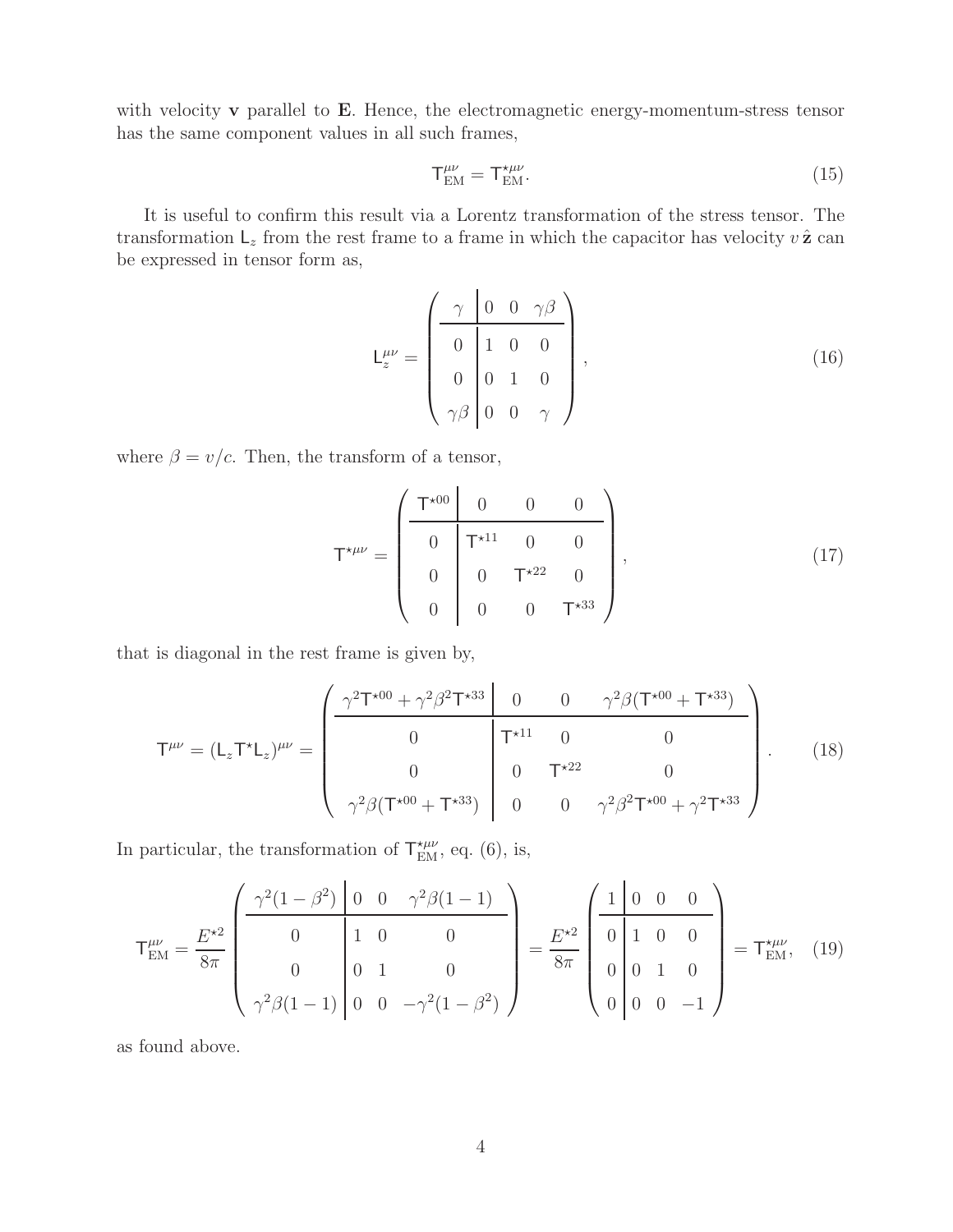Similarly, the transformation of the mechanical stress tensor  $\mathsf{T}^{\star\mu\nu}_{\text{mech}}$ , eq. (8), is, with  $\sigma = 0$ ,

$$
\mathsf{T}^{\mu\nu}_{\text{mech}} = \begin{pmatrix} \frac{\gamma^2 \rho_m^* c^2 + \gamma^2 \beta^2 \frac{E^{\star 2}}{8\pi} \, \bigg| \, 0 & 0 & \gamma^2 \beta \left( \rho_m^* c^2 + \frac{E^{\star 2}}{8\pi} \right)}{0 & 0 & 0} \\ 0 & 0 & 0 & 0 \\ \gamma^2 \beta \left( \rho_m^* c^2 + \frac{E^{\star 2}}{8\pi} \right) \, \bigg| \, 0 & 0 & 0 \\ 0 & 0 & \gamma^2 \beta^2 \rho_m^* c^2 + \gamma^2 \frac{E^{\star 2}}{8\pi} \end{pmatrix},\tag{20}
$$

and the transformation of the total stress tensor  $\mathsf{T}^{\star\mu\nu}_{\text{total}}$ , eq. (9), is,

$$
\mathsf{T}^{\mu\nu}_{\text{total}} = \begin{pmatrix} \frac{\gamma^2 \rho_{\text{total}}^* c^2}{0} & 0 & 0 & \gamma^2 \beta \rho_{\text{total}}^* c^2\\ 0 & \frac{E^{\star 2}}{8\pi} & 0 & 0\\ 0 & 0 & \frac{E^{\star 2}}{8\pi} & 0\\ \gamma^2 \beta \rho_{\text{total}}^* c^2 & 0 & 0 & \gamma^2 \beta^2 \rho_{\text{total}}^* c^2 \end{pmatrix} = \mathsf{T}^{\mu\nu}_{\text{EM}} + \mathsf{T}^{\mu\nu}_{\text{mech}}, \tag{21}
$$

with the total mass density  $\rho_{total}^{\star}$  given by eq. (10).

One noteworthy feature of eq (21) is the nonzero value of  $\mathsf{T}^{33}_{\text{total}}$ . We recall that the purely spatial components of a stress-energy-momentum tensor have the dual interpretation as the momentum-flux tensor. In the present case, the flux of momentum is in the  $z$  direction, with magnitude equal to the momentum density times v, namely  $(\gamma \rho_{\rm tot}^*)$  $t_{\text{total}}(v) \cdot v = \gamma^2 \beta^2 \rho_{\text{total}}^* c^2 =$  $T_{\text{total}}^{33}$ .

Turning to the component  $\mathsf{T}_{total}^{00}$ , we note that the mass of the material between the capacitor plates, when moving with velocity **v**, is larger than its rest mass by the factor  $\gamma$ . However, a moving volume element is smaller by the factor  $1/\gamma$  than when that element is at rest. Hence, the mass density  $\rho_m$  is larger by a factor of  $\gamma^2$  for the moving capacitor than when at rest,

$$
\rho_m = \gamma^2 \rho_m^*.\tag{22}
$$

Thus, the component  $T_{total}^{00}$  transforms as expected for a mass density.

Furthermore, the four components,

$$
(\mathsf{T}_{\text{total}}^{00}, \mathsf{T}_{\text{total}}^{01}, \mathsf{T}_{\text{total}}^{02}, \mathsf{T}_{\text{total}}^{03})
$$
\n
$$
(23)
$$

of the total energy-momentum-stress tensor transform as an energy-momentum-density 4 vector, although this is not the case for the sets of components,

$$
(T_{\rm EM}^{00}, T_{\rm EM}^{01}, T_{\rm EM}^{02}, T_{\rm EM}^{03}) \qquad \text{or} \qquad (T_{\rm mech}^{00}, T_{\rm mech}^{01}, T_{\rm mech}^{02}, T_{\rm mech}^{03}) \tag{24}
$$

separately. This illustrates a general result that within volumes that contain both electromagnetic fields and matter, the concepts of electromagnetic momentum density,  $T_{EM}^{0i}/c =$  $\mathbf{E} \times \mathbf{B}/4\pi c$ , and mechanical momentum density,  $T_{\text{mech}}^{0i}/c$ , are not consistent with being components of a energy-momentum 4-vector; only the total momentum density,  $T_{total}^{0i}/c$ , is satisfactory in this respect. The great utility of the concept of "electromagnetic" momentum in matter-free regions leads us to attach similar significance to it in systems containing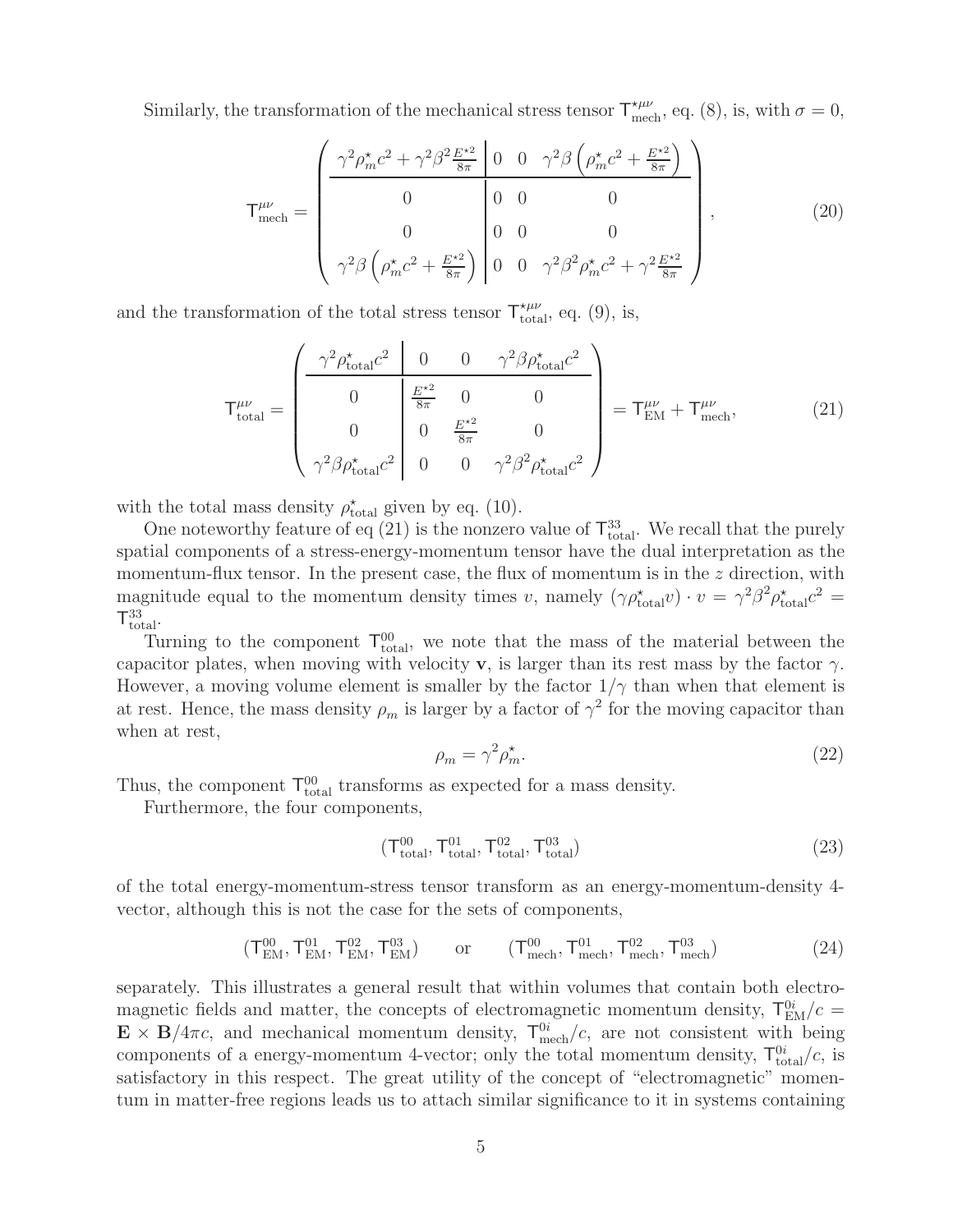matter. However, this often results in difficulties in the interpretation of the "mechanical" part of the momentum.

As noted in [5],  $T_{EM}^{\star 0i} = 0$ , so there is no flow of electromagnetic energy along with the moving capacitor when  $\mathbf{v} \parallel \mathbf{E}$ . However, the flow of mechanical energy density associated with the moving capacitor is  $cT_{\text{mech}}^{\star 0i}$ , and we see in eq.(20) that  $cT_{\text{mech}}^{\star 03}$  has a term  $\gamma^2 E^{\star 2} \mathbf{v}/8\pi = \mathbf{T}_{\text{EM}}^{\star 00} \mathbf{v}$ , which is the value perhaps naïvely expected for  $c\mathbf{T}_{\text{EM}}^{\star 0i}$ . That is, the flow of energy in the moving capacitor is "mechanical," not "electromagnetic." The electromagnetic field energy inside the moving capacitor is at rest, while the "bottom" plate of the capacitor "sweeps up" this energy, converts it to mechanical energy that flows up to the "top" plate inside the stressed dielectric, where it is converted back into electromagnetic energy. This is an example of the relativity of steady energy flow [13, 14, 15].

For a capacitor moving with  $\mathbf{v} \parallel \mathbf{E}$  the electromagnetic-field momentum is zero,

$$
\mathbf{P}_{\rm EM} = \int \mathbf{p}_{\rm EM} \, d\text{Vol} = 0,\tag{25}
$$

in that  $T_{EM}^{0i} = c p_{EM,i} = 0$ , while the electromagnetic field energy is  $U_{EM} = T_{EM}^{00} V =$  $E^{\star 2}V^{\star}/8\pi\gamma = U_{\text{EM}}^{\star}/\gamma$ , where  $V = V^{\star}/\gamma$  is the Lorentz-contracted volume of the moving capacitor.<sup>6</sup> The effective mass of this energy is  $M_{\text{EM}} = E^{\star 2}V/8\pi c^2 = E^{\star 2}V^{\star}/8\pi\gamma c^2 =$  $M_{\text{EM}}^{\star}/\gamma$ , and it moves with velocity **v**, so that,

$$
M_{\text{EM}}\mathbf{v}_{\text{cm,EM}} = \frac{E^{\star 2}V}{8\pi c^2}\mathbf{v}.
$$
 (26)

Thus, according to the definition (1) the electromagnetic field of the moving capacitor possesses "hidden" momentum,

$$
\mathbf{P}_{\text{hidden,EM}} = \mathbf{P}_{\text{EM}} - M_{\text{EM}} \mathbf{v}_{\text{cm,EM}} = -\frac{E^{\star 2} V}{8\pi c^2} \mathbf{v}.
$$
 (27)

This momentum is "hidden" in the sense that the electromagnetic field has no momentum, but its center of mass/energy is in motion.

The mechanical momentum density is given from eq. (20) as,

$$
\mathbf{p}_{\text{mech}} = \gamma^2 \left( \rho_m^* + \frac{E^{\star 2}}{8\pi c^2} \right) \mathbf{v} = \rho_{\text{total}} \mathbf{v}.
$$
 (28)

The mechanical momentum is the momentum density times the volume  $V$ ,

$$
\mathbf{P}_{\text{mech}} = \mathbf{p}_{\text{mech}} V = \gamma^2 V \left( \rho_m^* + \frac{E^{*2}}{8\pi c^2} \right) \mathbf{v}.
$$
 (29)

The mechanical mass density is,

$$
\rho_{\text{mech}} = \mathsf{T}_{\text{mech}}^{00} = \gamma^2 \left( \rho_m^* + \beta^2 \frac{E^{\star 2}}{8\pi c^2} \right),\tag{30}
$$

<sup>&</sup>lt;sup>6</sup>(Dec. 8, 2020) Rohrlich [16] advocated an electromagnetic energy momentum 4-vector  $P_{\text{Rohrlich},\mu}$  =  $\gamma U_{\text{EM}}^{\star}(1,\mathbf{v}/c)=(U_{\text{EM,Rorhlich}},c\,\mathbf{P}_{\text{EM,Rorhlich}}),\,\,i.e.,\,\,U_{\text{EM,Rorhlich}}\,=\,\gamma\,U_{\text{EM}}^{\star}$  and  $\mathbf{P}_{\text{EM,Rorhlich}}\,=\,\gamma\,U_{\text{EM}}^{\star}\mathbf{v}/c^2.$ This formalism makes little physical sense to the present author.

Note also that  $U_{\text{EM,Rorhlich}} = \gamma^2 U_{\text{EM}}$ ; Rohrlich's eqs. (3.25) and (3.26) should have factors of  $\gamma^2$  not  $\gamma$ .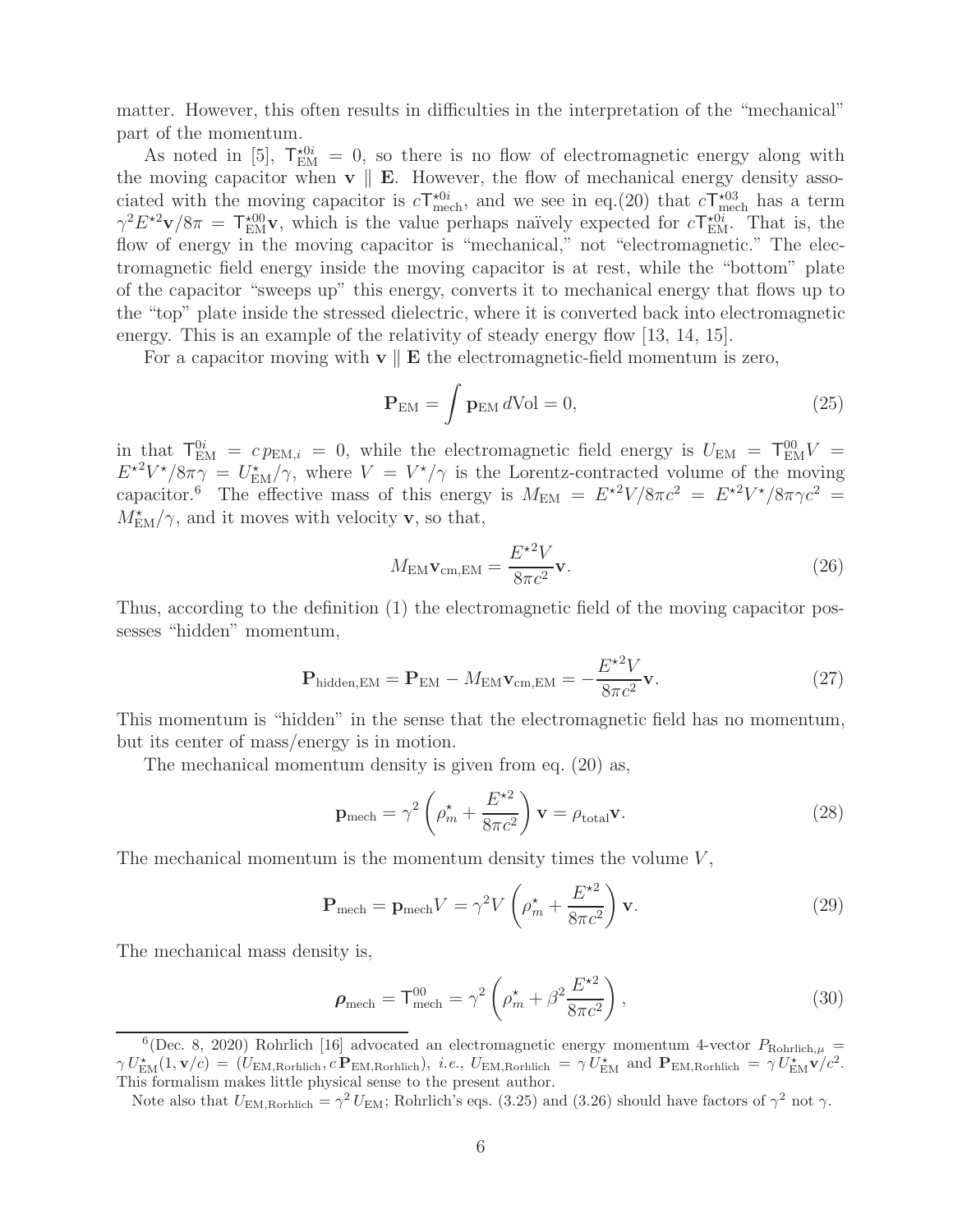and this moves with velocity **v** such that,

$$
M_{\text{mech}} \mathbf{v}_{\text{cm,mech}} = \boldsymbol{\rho}_{\text{mech}} V \mathbf{v} = \gamma^2 V \left( \rho_m^* + \beta^2 \frac{E^*^2}{8\pi c^2} \right). \tag{31}
$$

According to definition (1) the matter of the moving capacitor possesses "hidden" momentum,

$$
\mathbf{P}_{\text{hidden,mech}} = \mathbf{P}_{\text{mech}} - M_{\text{mech}} \mathbf{v}_{\text{cm,mech}} = \frac{E^{\star 2} V}{8 \pi c^2} \mathbf{v} = -\mathbf{P}_{\text{hidden,EM}}.
$$
 (32)

This result reflects that the energy and momentum of stress in a moving subsystem do not transform like a 4-vector if that subsystem interacts with another subsystem (here, the electromagnetic field).

The total "hidden" momentum of the system is zero.<sup>7</sup>

# **2.2 The Capacitor Has Velocity v** <sup>⊥</sup> **<sup>E</sup>**-

In a frame where the capacitor has constant velocity  $\mathbf{v} = v \hat{\mathbf{x}}$ , the electric and magnetic fields between its plates are given by the transformation,

$$
\mathbf{E}_{\parallel} = \mathbf{E}_{\parallel}^{\star} = 0, \tag{33}
$$

$$
\mathbf{E}_{\perp} = \gamma (\mathbf{E}_{\perp}^{\star} - \frac{\mathbf{v}}{c} \times \mathbf{B}^{\star}) = \gamma E^{\star} \hat{\mathbf{z}}, \tag{34}
$$

$$
\mathbf{B}_{\parallel} = \mathbf{B}_{\parallel}^{\star} = 0, \tag{35}
$$

$$
\mathbf{B}_{\perp} = \gamma (\mathbf{B}_{\perp}^{\star} + \frac{\mathbf{v}}{c} \times \mathbf{E}^{\star}) = -\gamma \frac{v}{c} E^{\star} \hat{\mathbf{y}}.
$$
 (36)

Using eqs. (2)-(5) together with eqs. (33)-(36), the electromagnetic energy-momentum-stress tensor of the moving capacitor is,

$$
\mathsf{T}^{\mu\nu}_{\text{EM}} = \frac{E^{\star 2}}{8\pi} \begin{pmatrix} \frac{\gamma^2 (1+\beta^2)}{2\gamma^2 \beta} & 2\gamma^2 \beta & 0 & 0\\ 2\gamma^2 \beta & \gamma^2 (1+\beta^2) & 0 & 0\\ 0 & 0 & 1 & 0\\ 0 & 0 & 0 & -1 \end{pmatrix} . \tag{37}
$$

We confirm this result using the Lorentz transformation  $L_x$  from the rest frame to a frame in which the capacitor has velocity  $v \hat{\mathbf{x}}$ ,

$$
\mathsf{L}_{x}^{\mu\nu} = \begin{pmatrix} \gamma & \gamma\beta & 0 & 0 \\ \gamma\beta & \gamma & 0 & 0 \\ 0 & 0 & 1 & 0 \\ 0 & 0 & 0 & 1 \end{pmatrix} . \tag{38}
$$

<sup>&</sup>lt;sup>7</sup>If we consider the system to consist of two subsystems,  $A =$  capacitor plates and charge thereon,  $B =$ dielectric + electromagnetic fields, then subsystem B has the same properties as the entire system considered above (where we neglected the mass/energy of the capacitor plates). Hence, subsystem B has zero "hidden" momentum.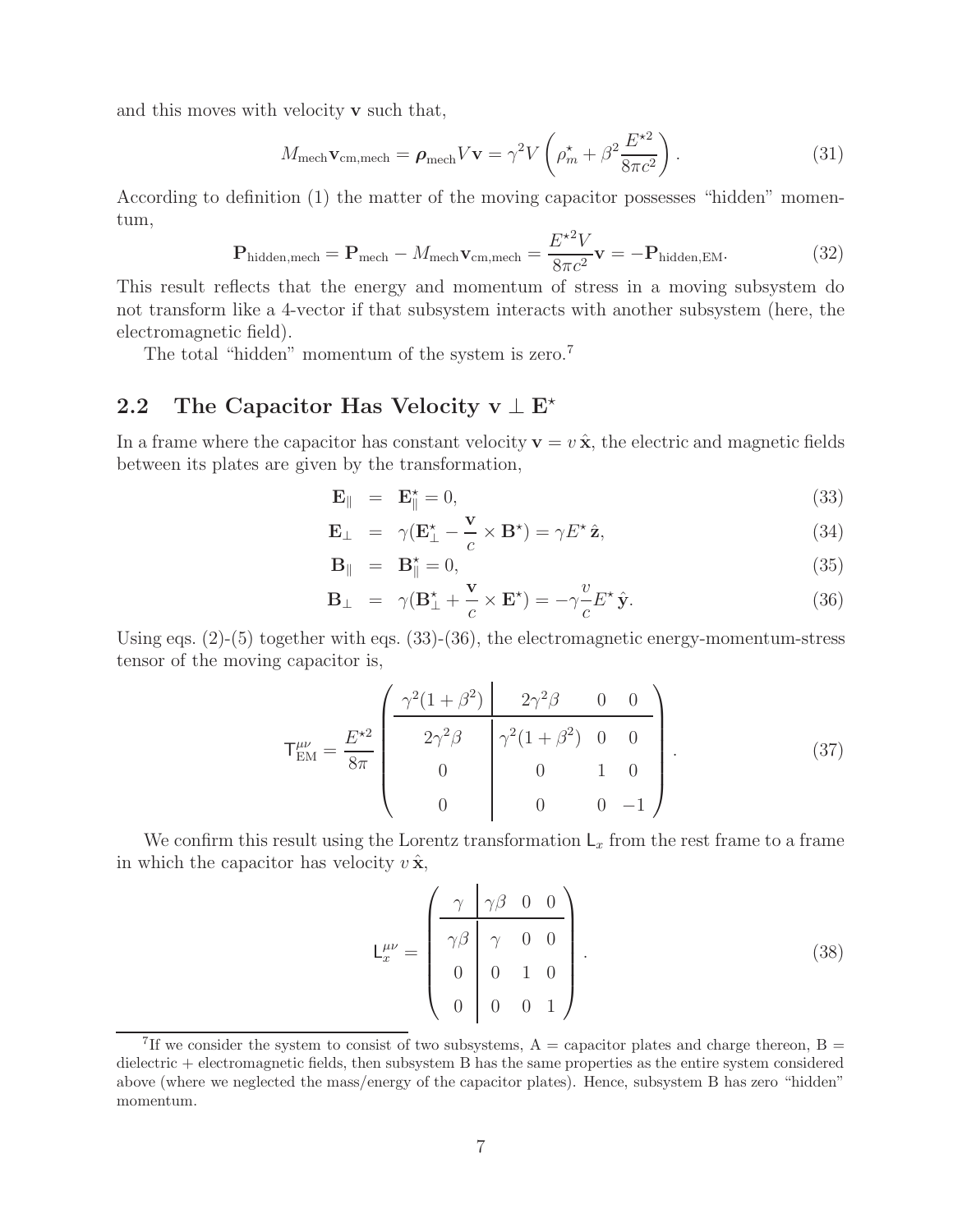Then, the transform of a tensor (17) that is diagonal in the rest frame is given by,

$$
\mathsf{T}^{\mu\nu} = (\mathsf{L}_x \mathsf{T}^{\star} \mathsf{L}_x)^{\mu\nu} = \begin{pmatrix} \frac{\gamma^2 \mathsf{T}^{\star 00} + \gamma^2 \beta^2 \mathsf{T}^{\star 11}}{\gamma^2 \beta (\mathsf{T}^{\star 00} + \mathsf{T}^{\star 11})} & \frac{\gamma^2 \beta (\mathsf{T}^{\star 00} + \mathsf{T}^{\star 11})}{\gamma^2 \beta^2 \mathsf{T}^{\star 00} + \gamma^2 \mathsf{T}^{\star 11}} & 0 & 0\\ 0 & 0 & \mathsf{T}^{\star 22} & 0\\ 0 & 0 & 0 & \mathsf{T}^{\star 33} \end{pmatrix}, \qquad (39)
$$

In particular, the transformation of  $\mathsf{T}^{\star\mu\nu}_{\text{EM}}$ , eq. (6), is,

$$
\mathsf{T}^{\mu\nu}_{\text{EM}} = \frac{E^{\star 2}}{8\pi} \begin{pmatrix} \frac{\gamma^2 (1+\beta^2)}{2\gamma^2 \beta} & 0 & 0\\ 2\gamma^2 \beta & \gamma^2 (1+\beta^2) & 0 & 0\\ 0 & 0 & 1 & 0\\ 0 & 0 & 0 & -1 \end{pmatrix},\tag{40}
$$

as found above.

Similarly, the transformation of the mechanical stress tensor  $\mathsf{T}^{\star\mu\nu}_{\text{mech}}$ , eq. (8), is, with  $\sigma = 0$ ,

$$
\mathsf{T}^{\mu\nu}_{\text{mech}} = \begin{pmatrix} \frac{\gamma^2 \rho_m^{\star} c^2}{\gamma^2 \beta \rho_m^{\star} c^2} & \frac{\gamma^2 \beta \rho_m^{\star} c^2}{\gamma^2 \beta^2 \rho_m^{\star} c^2} & 0 & 0\\ 0 & 0 & 0 & 0\\ 0 & 0 & 0 & \frac{E^{\star 2}}{8\pi} \end{pmatrix},
$$
(41)

the transformation of the total stress tensor  $\mathsf{T}^{\star\mu\nu}_{\text{total}}$ , eq. (9), is,

$$
\mathsf{T}^{\mu\nu}_{\text{total}} = \begin{pmatrix} \frac{\gamma^2 \rho_{\text{total}}^* c^2 + \gamma^2 \beta^2 \frac{E^{\star 2}}{8\pi} & \gamma^2 \beta \rho_{\text{total}}^* c^2 + + \gamma^2 \beta \frac{E^{\star 2}}{8\pi} & 0 & 0\\ \frac{\gamma^2 \beta \rho_{\text{total}}^* c^2 + \gamma^2 \beta \frac{E^{\star 2}}{8\pi} & \gamma^2 \beta^2 \rho_{\text{total}}^* c^2 + \gamma^2 \frac{E^{\star 2}}{8\pi} & 0 & 0\\ 0 & 0 & \frac{E^{\star 2}}{8\pi} & 0\\ 0 & 0 & 0 & 0 \end{pmatrix} = \mathsf{T}^{\mu\nu}_{\text{EM}} + \mathsf{T}^{\mu\nu}_{\text{mech}}, \quad (42)
$$

with the total mass density  $\rho_{total}^{\star}$  again given by eq. (10),  $\rho_{total}^{\star} = \rho_{m}^{\star} + \frac{E^{\star 2}}{8\pi c^2}$ .<sup>8</sup>

<sup>8</sup>The top row of eq. (42) shows that the flow of total energy between the capacitor plates equals the energy density there times the velocity of the capacitor. However, the top rows of eqs.  $(40)-(41)$  indicate that this is not true separately for the electromagnetic and mechanical energies. If the dielectric between the capacitor plates does not cover the entire area of the plates, such that there are regions in which the only form of energy density is electromagnetic, then the flow of energy here is not simply the energy density times the bulk velocity of the capacitor. Since this is a steady-state example, there must be a closed circulation of energy flow, which therefore includes some flow opposite to the direction of motion of the capacitor. To account for this circulation, we must consider both the fringe field of the capacitor, and the mechanical energy density inside the (stressed) plates of the capacitor [5]. This more complicated variant has counterintuitive aspects also encountered is examples such as the belt drive considered by Taylor and Wheeler [13, 14]; see also [15].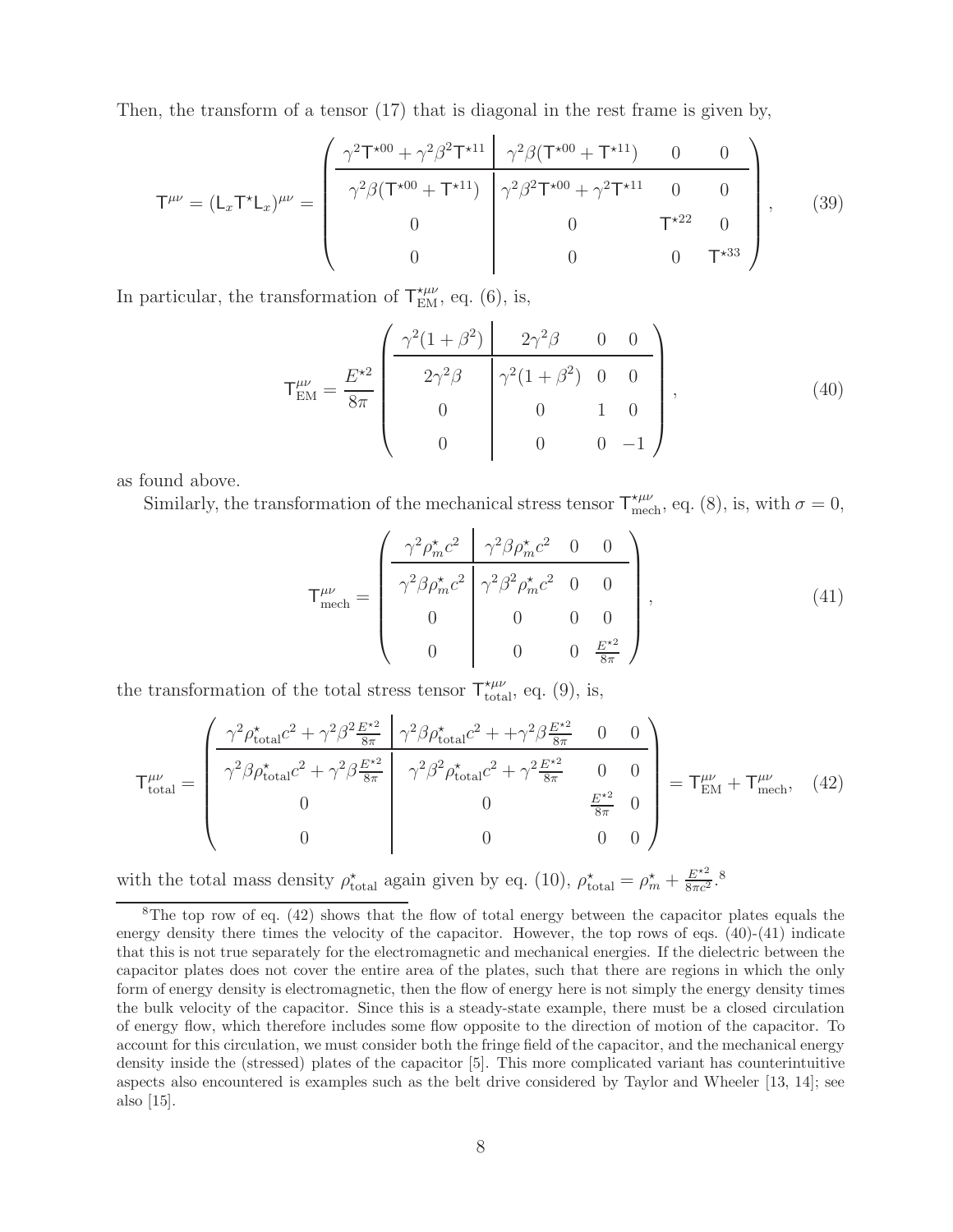For a capacitor moving with  $\mathbf{v} \perp \mathbf{E}$  the electromagnetic-field momentum is found from from eq.  $(40)$  to be,

$$
\mathbf{P}_{\text{EM}} = \frac{\mathbf{T}_{\text{EM}}^{01} V}{c} \hat{\mathbf{x}} = \frac{2\gamma^2 E^{\star 2} V}{8\pi c^2} \mathbf{v},\tag{43}
$$

and,

$$
M_{\text{EM}} \mathbf{v}_{\text{cm,EM}} = \frac{\mathbf{T}_{\text{EM}}^{00} V}{c^2} \mathbf{v} = \frac{\gamma^2 (1 + \beta^2) E^{\star 2} V}{8 \pi c^2} \mathbf{v}.
$$
 (44)

According to definition (1) the electromagnetic field of the moving capacitor possesses "hidden" momentum,  $\overline{2}$ 

$$
\mathbf{P}_{\text{hidden,EM}} = \mathbf{P}_{\text{EM}} - M_{\text{EM}} \mathbf{v}_{\text{cm,EM}} = \frac{E^{\star 2} V}{8 \pi c^2} \mathbf{v}.
$$
 (45)

The mechanical momentum is given from eq. (41) as,

$$
\mathbf{P}_{\text{mech}} = \frac{\mathbf{T}_{\text{mech}}^{01} V}{c} \hat{\mathbf{x}} = \gamma^2 V \rho_m^{\star} \mathbf{v},\tag{46}
$$

and,

$$
M_{\text{mech}} \mathbf{v}_{\text{cm,mech}} = \frac{\mathbf{T}_{\text{mech}}^{00} V}{c^2} \mathbf{v} = \gamma^2 V \rho_m^* \mathbf{v}.
$$
 (47)

According to definition (1) the matter of the moving capacitor possesses no "hidden" momentum,

$$
\mathbf{P}_{\text{hidden,mech}} = \mathbf{P}_{\text{mech}} - M_{\text{mech}} \mathbf{v}_{\text{cm,mech}} = 0. \tag{48}
$$

The total "hidden" momentum of the system is nonzero,

$$
\mathbf{P}_{\text{hidden,total}} = \mathbf{P}_{\text{hidden,EM}} + \mathbf{P}_{\text{hidden,mech}} = \mathbf{P}_{\text{hidden,EM}} = \frac{E^{\star 2}V}{8\pi c^2} \mathbf{v}.
$$
 (49)

#### **2.3 Comments**

This example is noteworthy in that there is no "hidden" momentum in either the mechanical or electromagnetic subsystems when the system is at rest, while the total "hidden" momentum is nonzero when the system has uniform motion with **v** perpendicular to  $\mathbf{E}^*$ , but zero total "hidden" momentum for uniform motion with **v** parallel to  $\mathbf{E}^*$ .

If we had followed [11, 12] in supposing that the medium between the capacitor plates is a gas, then  $\mathsf{T}^{*11}_{\text{mech}} = \mathsf{T}^{*22}_{\text{mech}} = E^{*2}/8\pi$  rather than zero as assumed in this note. This change has no effect on the results of sec. 2.1 above, but in sec. 2.2 it would alter eqs.  $(46)-(48)$ such that  $P_{hidden,mech} = P_{hidden,EM}$ , and the total "hidden" momentum of the moving system would again be nonzero, but with a value twice that than found in eq. (49). However, this conclusion ignores the stress-energy-momentum in the box that contains the gas.

#### **2.4 Fringe Fields** (Mar. 3, 2022)

The preceding analysis neglected the fringe fields of the capacitor.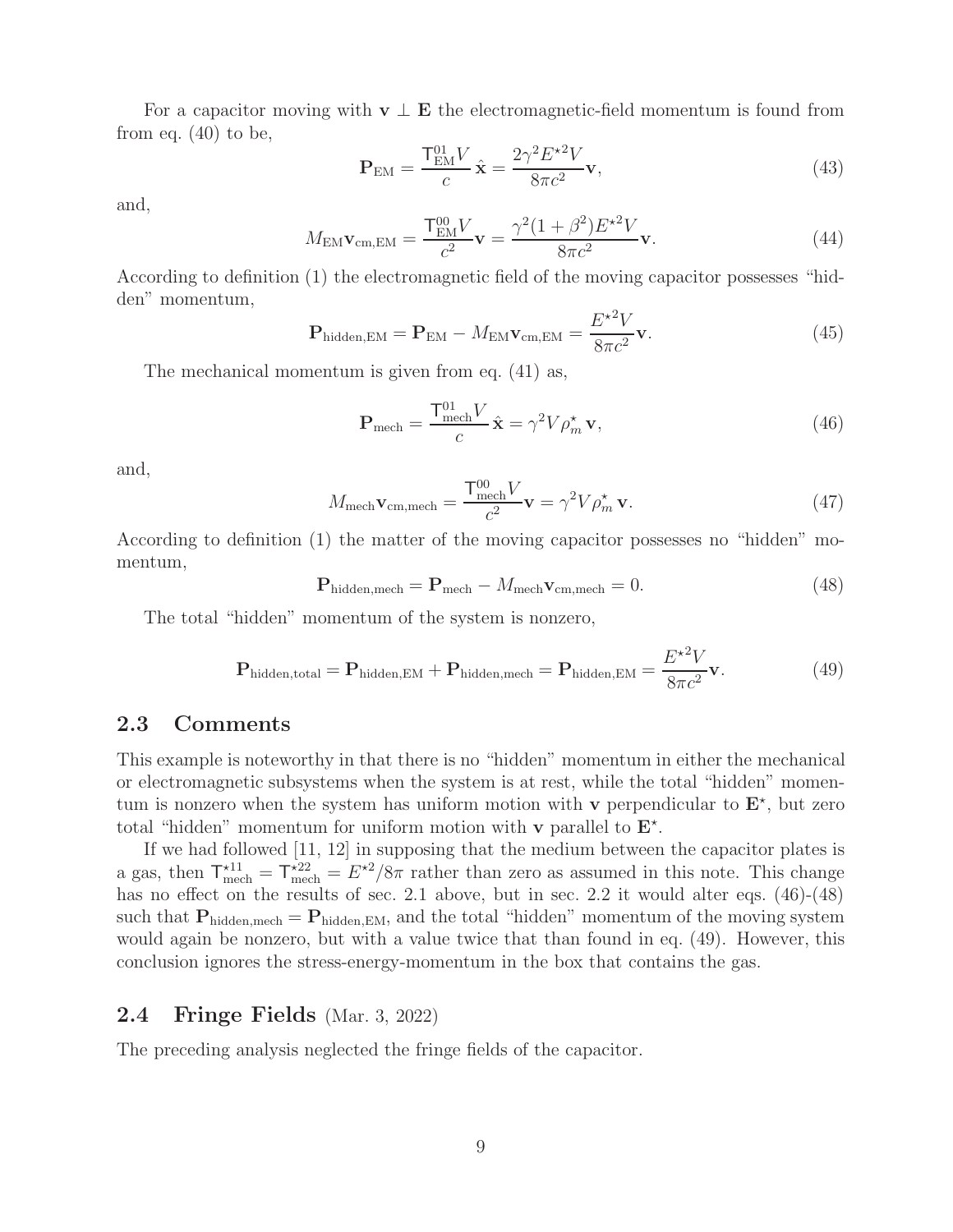For some understanding of the consequences of this neglect, we recall that for quasistatic systems, the electromagnetic field momentum can be computed several ways [18],

$$
\mathbf{P}_{\rm EM} = \int \frac{\varrho \mathbf{A}^{(\rm C)}}{c} \, d\text{Vol} = \int \frac{\mathbf{E} \times \mathbf{B}}{4\pi c} \, d\text{Vol} = \int \frac{V^{(\rm C)} \mathbf{J}}{c^2} \, d\text{Vol} = \int \frac{\mathbf{J} \cdot \mathbf{E}}{c^2} \mathbf{r} \, d\text{Vol}, \qquad (50)
$$

where the potentials  $\mathbf{A}^{(C)}$  and  $V^{(C)}$  are in the Coulomb gauge.

We suppose the capacitors has square plates of edge length  $l^*$  parallel to the x-y plane,  $0 < x^* < l^*, 0 < y^* < l^*,$  at  $z^* = 0$  and  $d^*$  in the rest frame of the capacitor. We approximate the electric charge density on the plates as uniform with surface charge density  $\sigma^* = E^* / 4pi$ , where  $E^*$  is the magnitude of the electric field in the capacitor if edge effects are ignored.

In the lab frame the capacitor has velocity **v**, either parallel or perpendicular to the lab-frame field  $\mathbf{E}^* = E^* \hat{\mathbf{z}}$ . Then, at time  $t = 0$ , when the moving capacitor has the positive plate at  $z = 0$  and the negative plate at  $z = d$ ,

$$
\mathbf{P}_{EM} = \int \frac{\varrho \mathbf{A}^{(C)}}{c} dVol = \int_0^{l_x} \int_0^{l_y} dx \, dy \, \frac{\sigma_+ \mathbf{A}^{(C)}(x, y, 0) + \sigma_- \mathbf{A}^{(C)}(x, y, d)}{c}
$$
\n
$$
= \int_0^{l_x} \int_0^{l_y} \int_0^{l_x} \int_0^{l_y} dx \, dy \, dx' \, dy' \frac{\sigma_+}{c} \left( \frac{\sigma_+ \mathbf{v}}{c\sqrt{(x - x')^2 + (y - y')^2}} + \frac{\sigma_- \mathbf{v}}{c\sqrt{(x - x')^2 + (y - y')^2 + d^2}} \right)
$$
\n
$$
+ \int_0^{l_x} \int_0^{l_y} \int_0^{l_x} \int_0^{l_y} dx \, dy \, dx' \, dy' \frac{\sigma_-}{c} \left( \frac{\sigma_+ \mathbf{v}}{c\sqrt{(x - x')^2 + (y - y')^2 + d^2}} + \frac{\sigma_- \mathbf{v}}{c\sqrt{(x - x')^2 + (y - y')^2}} \right)
$$
\n
$$
= -\frac{2\sigma^2 \mathbf{v}}{c^2} \int_0^{l_x} \int_0^{l_y} \int_0^{l_x} \int_0^{l_y} dx \, dy \, dx' \, dy' \left( \frac{1}{\sqrt{(x - x')^2 + (y - y')^2}} - \frac{1}{\sqrt{(x - x')^2 + (y - y')^2 + d^2}} \right)
$$
\n
$$
= \int_0^{l_x} \int_0^{l_y} dx \, dy \, \frac{\sigma_+ \mathbf{v} V^{(C)}(x, y, 0) + \sigma_- \mathbf{v} V^{(C)}(x, y, d)}{c} = \int \frac{\mathbf{J} V^{(C)}}{c} dVol. \tag{51}
$$

For low velocities,  $l_x \approx l_y \approx l^*$  and  $d \approx d^*$ , so the above forms are independent of the direction of **v** in this regime.<sup>9</sup> This suggests that the analysis in sec. 2.2 above, for **v**  $\perp$  **E**<sup>\*</sup>, is more correct than that in sec. 2.1, for  $\mathbf{v} \parallel \mathbf{E}^*$ .

For a simplified illustration of the above, we consider a "capacitor" that consists of only two charges  $\pm q$  held apart at fixed distance  $d^* \hat{\mathbf{z}}$  in the rest frame of that system.<sup>10</sup> Then, in a lab frame where the system has velocity  $\bf{v}$  either parallel or perpendicular to the x-axis, and the charges are separated by distance d, Then, at time  $t = 0$ , when the moving capacitor has the positive plate at  $z = 0$  and the negative plate at  $z = d$ ,

$$
\mathbf{P}_{\rm EM} = \frac{q\mathbf{A}_{-}^{(C)} - q\mathbf{A}_{+}^{(C)}}{c} = \frac{q}{c}\frac{-q\mathbf{v}}{cd} - \frac{q}{c}\frac{q\mathbf{v}}{cd} = -\frac{2q^2}{c^2d}\mathbf{v},\tag{52}
$$

which is also independent of the direction of **v** for low velocities.

<sup>&</sup>lt;sup>9</sup>Thanks to V. Onoochin for pointing this out.

 $10$ This model is discussed in [19].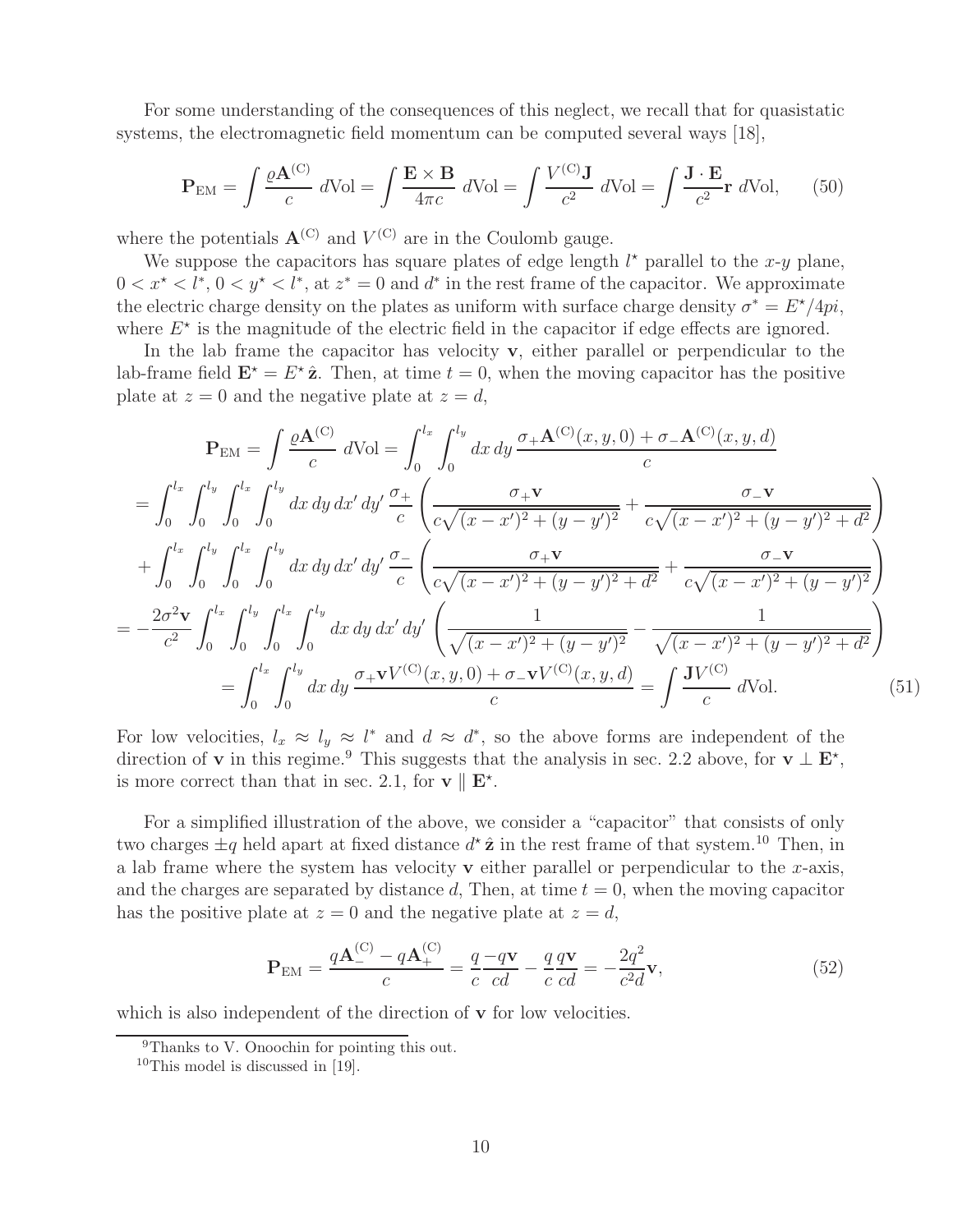## **References**

- [1] K.T. McDonald, *Bibliography on the Abraham-Minkowski Debate* (Feb. 17, 2015), http://kirkmcd.princeton.edu/examplesambib.pdf
- [2] K.T. McDonald, *On the Definition of "Hidden" Momentum* (July 9, 2012), http://kirkmcd.princeton.edu/examples/hiddendef.pdf
- [3] H. Poincar`e, *Sur la dynamique de l'´electron*, Rend. Circ. Matem. Palermo **21**, 129 (1906), http://kirkmcd.princeton.edu/examples/EM/poincare\_rcmp\_21\_129\_06.pdf http://kirkmcd.princeton.edu/examples/EM/poincare\_rcmp\_21\_129\_06\_english.pdf The sections pertaining to "Poincaré stresses" have been translated by H. Schwartz as *Poincar´e's Rendiconti Paper on Relativity. II*, Am. J. Phys. **40**, 862 (1972), http://kirkmcd.princeton.edu/examples/EM/poincare\_ajp\_40\_862\_72.pdf
- [4] W. Rindler and J. Denur, *A simple relativistic paradox about electrostatic energy*, Am. J. Phys. **56**, 795 (1988), http://kirkmcd.princeton.edu/examples/EM/rindler\_ajp\_56\_795\_88.pdf
- [5] F. Herrmann, *The unexpected path of the energy in a moving capacitor*, Am. J. Phys. **61**, 119 (1993), http://kirkmcd.princeton.edu/examples/EM/herrmann\_ajp\_61\_119\_93.pdf
- [6] R. Medina, *The inertia of stress*, Am. J. Phys. **74**, 1031 (2006), http://kirkmcd.princeton.edu/examples/EM/medina\_ajp\_74\_1031\_06.pdf *Radiation reaction of a classical quasi-rigid extended particle*, J. Phys. A **39**, 3801 (2006), http://kirkmcd.princeton.edu/examples/EM/medina\_jpa\_39\_3801\_06.pdf
- [7] W.M. Nelson, *On back-reaction in special relativity*, Am. J. Phys. **81**, 492 (2013), http://kirkmcd.princeton.edu/examples/EM/nelson\_ajp\_81\_492\_13.pdf
- [8] L.D. Landau and E.M. Lifshitz, *The Classical Theory of Fields*, 4th ed. (Pergamon Press, 1975), http://kirkmcd.princeton.edu/examples/EM/landau\_ctf\_75.pdf
- [9] J.D. Jackson, *Classical Electrodynamics*, 3rd ed. (Wiley, 1999), http://kirkmcd.princeton.edu/examples/EM/jackson\_ce3\_99.pdf
- [10] L.D. Landau and E.M. Lifshitz, *Theory of Elasticity*, 2nd ed. (Pergamon Press, 1970), http://kirkmcd.princeton.edu/examples/mechanics/landau\_e\_70.pdf
- [11] E. Comay, *Exposing "hidden momentum"*, Am. J. Phys. **64**, 1028 (1997), http://kirkmcd.princeton.edu/examples/EM/comay\_ajp\_64\_1028\_96.pdf
- [12] A.K. Singal, *Contribution of Pressure to the EnergyMomentum Density in a Moving Perfect Fluid: A Physical Perspective*, Found. Phys. **51**, 4 (2021), http://kirkmcd.princeton.edu/examples/EM/singal\_fp\_51\_4\_21.pdf
- [13] E.F. Taylor and J.A. Wheeler, *Spacetime Physics*, 1st ed. (WH Freeman, 1966), http://kirkmcd.princeton.edu/examples/GR/taylor\_66.pdf http://kirkmcd.princeton.edu/examples/mechanics/taylor\_spacetime\_physics\_p147.pdf